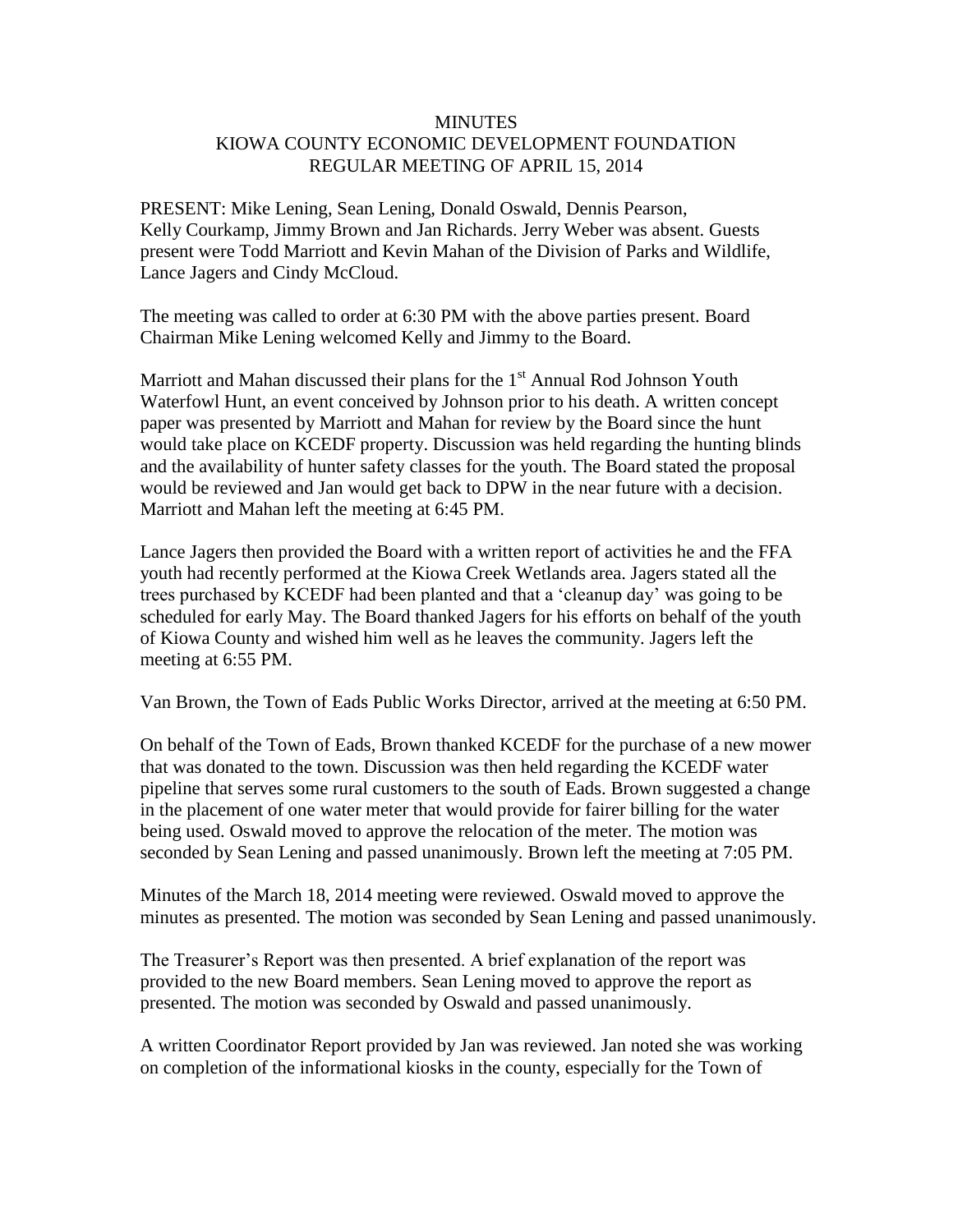Haswell, that has very little money. Jan also stated she is working to get the open grants KCEDF has been awarded lined out and settled.

Jimmy Brown then expressed his thanks and gratitude to Jan for all her work and effort to assist getting Cobblestone Inn & Suites built and opened. Brown stated he and the other investors in the project were very appreciative of how Jan assisted in the process.

A brief discussion was held regarding the seeding of some former KCEDF farm ground into grass. It has not been done yet, but should be occurring shortly.

The Board then reviewed the Kiowa Creek Natural Area work list of things that needed to be completed or carried out. It was noted some items on the list had been completed and others were in process.

The anticipated donation of some ground belonging to KCEDF for development as a permanent helipad to either the Town of Eads or the hospital was discussed. Jan stated the GPS coordinates of the proposed site had been determined and provided to the hospital. Brown suggested that Pearson, a member of the hospital Board of Directors, suggest the hospital ask the companies that provide Flight-for-Life services if they might contribute financially toward the development of a permanent landing pad.

Jan noted she is still waiting to hear back from Elise Deverman regarding the type and amount of funding desired in order to upgrade the existing paly equipment at Eads City Park.

The election of Board officers for the current year was then conducted. Pearson moved that Mike Lening be nominated for Chairman. The motion was seconded by Sean Lening and passed unanimously. Mike Lening abstained. Brown moved that Kelly Courkamp be nominated for Vice-Chair. The motion was seconded by Sean Lening and passed unanimously. Kelly Courkamp abstained. Oswald moved Dennis Pearson be nominated as Secretary. The motion was seconded by Sean Lening and passed unanimously. Pearson abstained. Oswald nominated Sean Lening as Treasurer. The motion was seconded by Kelly Courkamp and passed unanimously. Sean Lening abstained.

Jan then noted some officers of the Board needed to be declared as legal signers for KCEDF business matters. Oswald moved that Mike Lening, Sean Lening and Kelly Courkamp be approved as those with signatory authority on behalf of KCEDF. The motion was seconded by Brown and passed unanimously.

Discussion was then held regarding the Rural Philanthropy Days Listening Tour that is occurring in preparation for Rural Philanthropy Days that will be held in September. Jan noted anyone can attend the Listening Tour to represent county interests. Jan also requested the Board to make a small financial donation toward Rural Philanthropy Days. Kelly Courkamp moved to donate \$250 toward the event. The motion was seconded by Brown and passed unanimously.